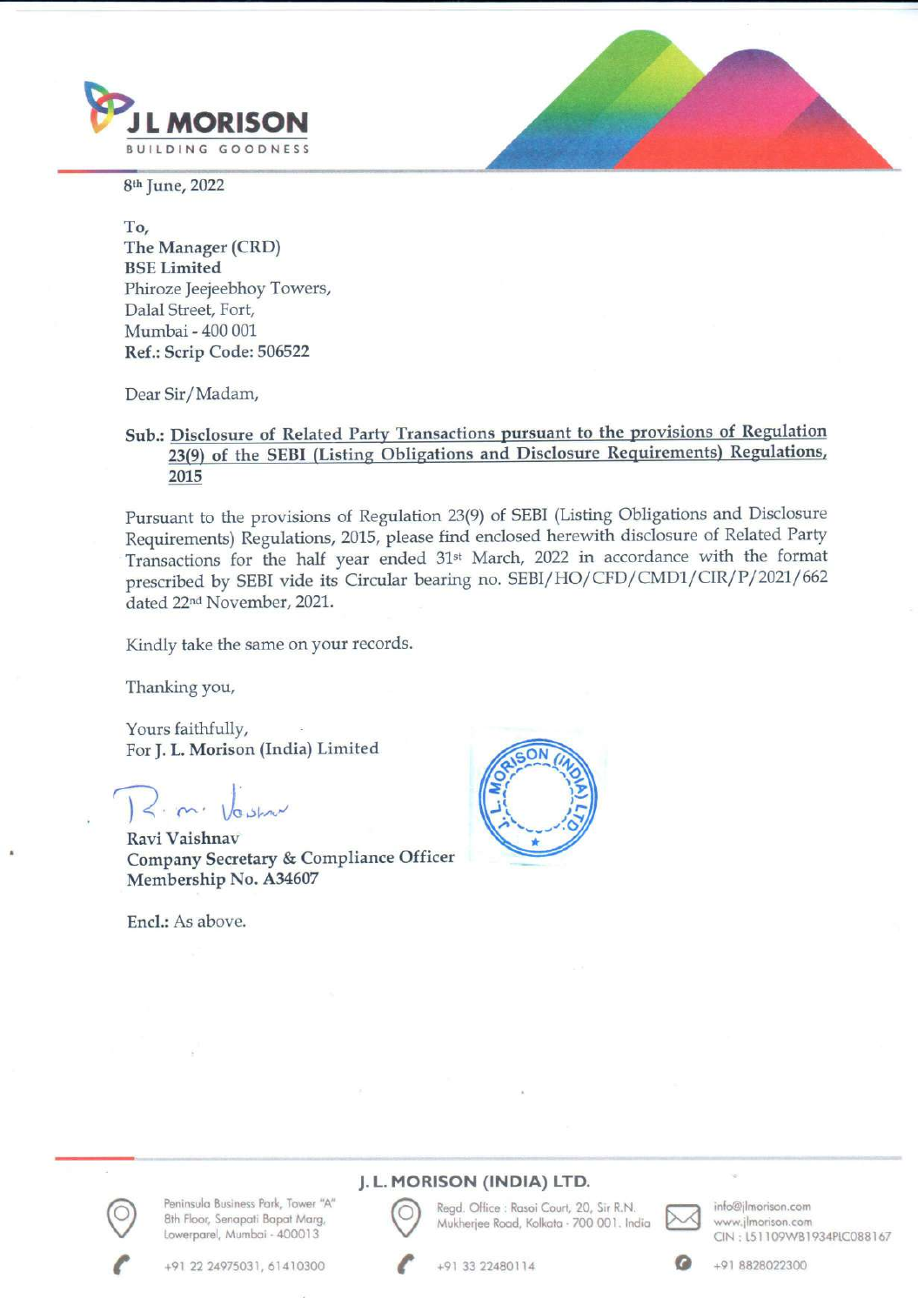|                          |                                                  |                                                                                             |                                                                                                                                        | $\bullet$                                           |                                                                                                                                                     |                                   |                                                                     |                                                              |                                                                            |                                                                                                                                                                                                                                                                                                                                                                 |                          |                                                                        |                         |                                                                         |                       |                                                                                                                                             |
|--------------------------|--------------------------------------------------|---------------------------------------------------------------------------------------------|----------------------------------------------------------------------------------------------------------------------------------------|-----------------------------------------------------|-----------------------------------------------------------------------------------------------------------------------------------------------------|-----------------------------------|---------------------------------------------------------------------|--------------------------------------------------------------|----------------------------------------------------------------------------|-----------------------------------------------------------------------------------------------------------------------------------------------------------------------------------------------------------------------------------------------------------------------------------------------------------------------------------------------------------------|--------------------------|------------------------------------------------------------------------|-------------------------|-------------------------------------------------------------------------|-----------------------|---------------------------------------------------------------------------------------------------------------------------------------------|
|                          |                                                  |                                                                                             |                                                                                                                                        |                                                     | $\sim$<br>J. L. Morison (India) Limited - Disclosure of Related Party Transactions for the half year/ six months ended 31 <sup>st</sup> March, 2022 |                                   |                                                                     |                                                              |                                                                            |                                                                                                                                                                                                                                                                                                                                                                 |                          |                                                                        |                         |                                                                         |                       |                                                                                                                                             |
| Sr. No                   | Details of the<br>party (listed entity           | Details of the counterparty                                                                 |                                                                                                                                        | Type of related<br>party transaction                | Value of the related<br>party transaction as                                                                                                        | Value of<br>transaction           | In case monies are due<br>to either party as a                      |                                                              |                                                                            |                                                                                                                                                                                                                                                                                                                                                                 |                          |                                                                        |                         |                                                                         |                       | (Rupees in lakhs)<br>Additional disclosure of related party transactions - applicable only in case the related party transaction relates to |
|                          | /subsidiary)<br>entering into the<br>transaction |                                                                                             |                                                                                                                                        | $\sim 10^{-1}$                                      | approved by the<br>audit committee<br>SS.<br>G.                                                                                                     | during the<br>reporting<br>period | result of the<br>transaction                                        |                                                              |                                                                            | loans, inter-corporate deposits, advances or investments made or given by the listed entity/subsidiary. These details<br>need to be disclosed only once, during the reporting period when such transaction was undertaken,<br>In case any financial indebtedness is<br>incurred to make or give loans, inter-<br>corporate deposits, advances or<br>investments |                          |                                                                        |                         | Details of the loans, inter-corporate deposits, advances or investments |                       |                                                                                                                                             |
|                          | Name                                             | Name                                                                                        | Relationship of the<br>counterparty with the<br>listed entity or its<br>subsidiary                                                     |                                                     |                                                                                                                                                     | -77                               | Opening<br>balance<br>(As on 1 <sup>st</sup> )<br>October,<br>2021) | Closing<br>balance<br>As on $31^{\rm st}$<br>March,<br>2022) | Nature of<br>indebtedness<br>(loan/issuance of<br>debt/ any other<br>etc.) | Cost                                                                                                                                                                                                                                                                                                                                                            | Tenure                   | Nature (loan/<br>advance/inter-<br>corporate<br>deposit/<br>investment | Interest<br>Rate<br>(%) | Tenure                                                                  | Secured/<br>unsecured | Purpose for which<br>the funds will be<br>utilised by the<br>ultimate recipient of<br>funds (end-<br>usage)                                 |
| $\mathbf{1}$             | J. L. Morison<br>(India) Limited                 | Hindustan<br>Composites Limited                                                             | Promoter/Promoter<br>Group                                                                                                             | Rent received                                       | 14.52 p.a.<br>(for a period of 3<br>years)                                                                                                          | 7.26                              | $\bullet$                                                           | $\sim$                                                       | $\omega$                                                                   | $\sim$                                                                                                                                                                                                                                                                                                                                                          | $\overline{\phantom{a}}$ | $\sim$                                                                 | $\omega$                | $\sim$                                                                  | 8                     | $\overline{\phantom{a}}$                                                                                                                    |
| $\,$ 2 $\,$              | L. Morison<br>(India) Limited                    | Pallawi Resources<br>Private Limited<br>(Formerly known as<br>Pallawi Resources<br>Limited) | Promoter/Promoter<br>Group                                                                                                             | *Rent paid                                          | 0.66 p.a., plus<br>applicable GST<br>(for a period of 5<br>years)                                                                                   | 0.39                              | $\sim$                                                              | $\sim$                                                       |                                                                            | $\sim$                                                                                                                                                                                                                                                                                                                                                          | ÷.                       |                                                                        | c                       | $\overline{\phantom{a}}$                                                | ÷                     |                                                                                                                                             |
| $\overline{3}$           | J. L. Morison<br>(India) Limited                 | $\alpha$<br>Mrs. Shashi Mody                                                                | Promoter/Promoter<br>Group - Relative of<br>Director-Daughter in<br>law of Mr. Raghu<br>Nandan Mody, Non-<br><b>Executive Director</b> | *Professional fees<br>paid for services<br>received | 48.00 p.a., plus<br>applicable GST<br>(for a period of 3<br>years)                                                                                  | 28.32                             | 12.96                                                               | $\geq$                                                       | $\sim$                                                                     | $\sim$                                                                                                                                                                                                                                                                                                                                                          | $\sim$                   | $\sim$                                                                 | $\sim$                  | $\sim$                                                                  | $\mu$                 | $\bullet$                                                                                                                                   |
| $\overline{4}$           | L. Morison<br>(India) Limited                    | Rasoi Express Private<br>Limited                                                            | Promoter/Promoter<br>Group                                                                                                             | "Services received                                  | 100.00 p.a., plus<br>applicable GST<br>(for a period of 5<br>years)                                                                                 | 14.88                             | 0.40                                                                | $\sim$                                                       | ÷,                                                                         | $\overline{\phantom{a}}$                                                                                                                                                                                                                                                                                                                                        | $\sim$                   | ×                                                                      | $\sim$                  | ×.                                                                      | $\sim$                | $\overline{\phantom{a}}$                                                                                                                    |
| 5                        | J. L. Morison<br>(India) Limited                 | Sun Light Marketing<br>Services LLP                                                         | Promoter/Promoter<br>Group                                                                                                             | Services received                                   | 100.00 p.a.<br>(for a period of 5<br>years)                                                                                                         | 7.70                              | 1.91                                                                | $\overline{\phantom{a}}$                                     | $\sim$                                                                     | ¥                                                                                                                                                                                                                                                                                                                                                               | $\overline{\phantom{a}}$ | à.                                                                     | $\sim$                  | $\sim$                                                                  | $\sim$                | $\alpha$                                                                                                                                    |
| 6                        | . L. Morison<br>(India) Limited                  | Leaders Healthcare<br>Limited                                                               | Promoter/Promoter<br>Group                                                                                                             | *Purchase of<br>Goods                               | 3000.00 p.a., plus<br>applicable GST<br>(for a period from<br>14.06.13 to 31.07.23)                                                                 | 873.62                            | 25.55                                                               | ×                                                            |                                                                            | ÷                                                                                                                                                                                                                                                                                                                                                               | $\sim$                   | ×.                                                                     | $\sim$                  | $\mathcal{L}$                                                           | $\sim$                | $\overline{a}$                                                                                                                              |
| $\overline{\phantom{a}}$ | J. L. Morison<br>(India) Limited                 | Rasoi Limited                                                                               | Promoter/Promoter<br>Group                                                                                                             | *Purchase of<br>Goods                               | 4000.00 p.a., plus<br>applicable GST<br>(for a period of 10<br>years)                                                                               | 807.07                            | 37.18                                                               | $\sim$                                                       | $\overline{\phantom{a}}$                                                   | $\sim$                                                                                                                                                                                                                                                                                                                                                          | $\sim$                   | $\sim$                                                                 | $\sim$                  | $\sim$                                                                  | $\sim$                | $\sim$                                                                                                                                      |
| $\,$ 8 $\,$              | J. L. Morison<br>(India) Limited                 | Mrs. Sakshi Mody                                                                            | Promoter/Promoter<br>Group                                                                                                             | Purchase of Equity<br><b>Shares</b>                 | 450.00                                                                                                                                              | 282.67                            | $\sim$                                                              | $\sim$                                                       | $\sim$                                                                     | $\sim$                                                                                                                                                                                                                                                                                                                                                          | ÷                        | Investment                                                             | ÷                       | $\sim$                                                                  | $\omega$              | BRISON<br>$\sqrt{2}$                                                                                                                        |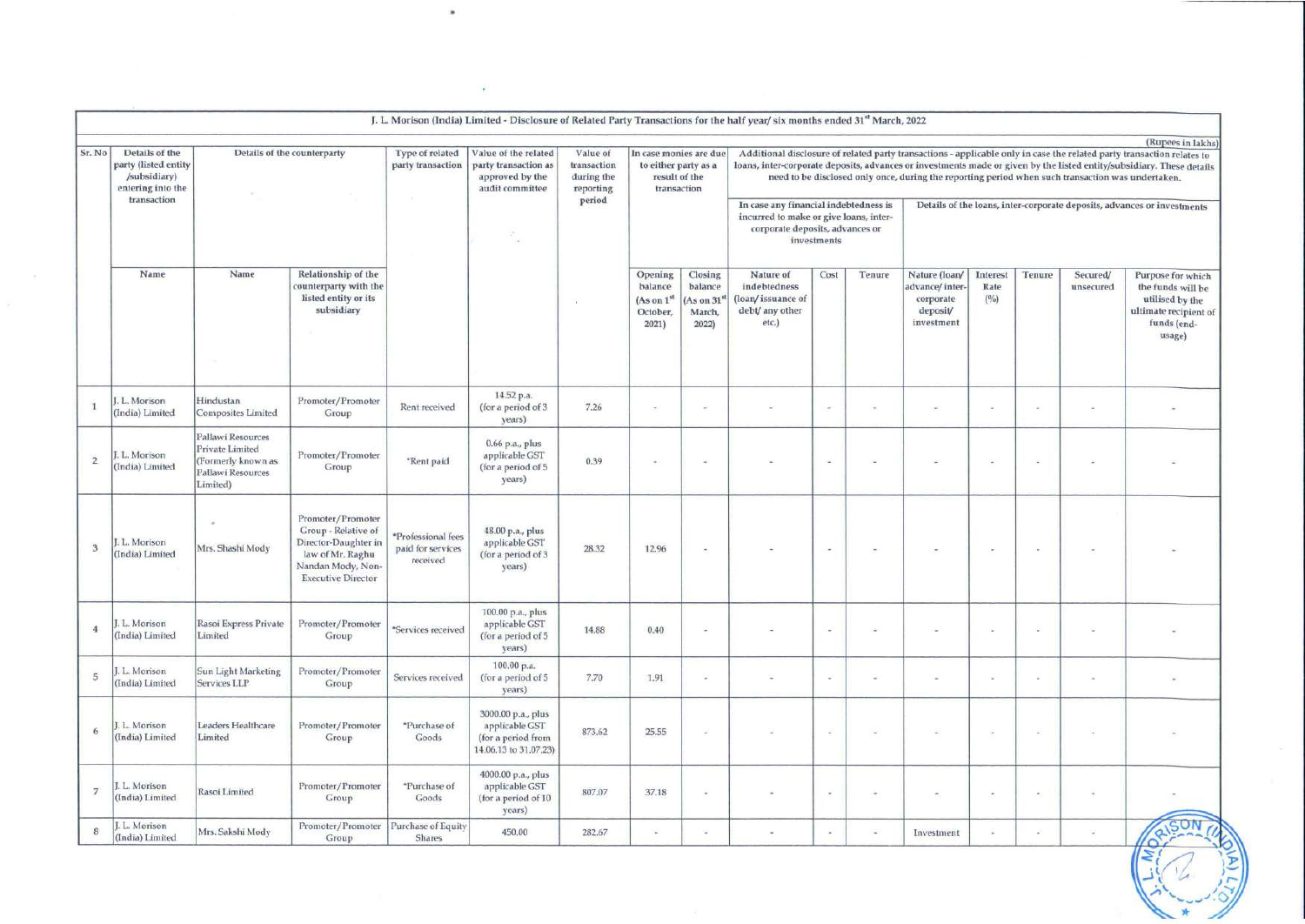|        |                                                                                            |                                                                                                                                                                                                                                                                                                          |                                                                                    | $\,$                |                                |        |                                                         |                                                                                                                                                |                                                                            |        |                                                                                                                    |                                                                                                                                                                                                                                                                                                                                                                                                                                                      |                                               |                             |                       |                                                                                                             |
|--------|--------------------------------------------------------------------------------------------|----------------------------------------------------------------------------------------------------------------------------------------------------------------------------------------------------------------------------------------------------------------------------------------------------------|------------------------------------------------------------------------------------|---------------------|--------------------------------|--------|---------------------------------------------------------|------------------------------------------------------------------------------------------------------------------------------------------------|----------------------------------------------------------------------------|--------|--------------------------------------------------------------------------------------------------------------------|------------------------------------------------------------------------------------------------------------------------------------------------------------------------------------------------------------------------------------------------------------------------------------------------------------------------------------------------------------------------------------------------------------------------------------------------------|-----------------------------------------------|-----------------------------|-----------------------|-------------------------------------------------------------------------------------------------------------|
|        |                                                                                            |                                                                                                                                                                                                                                                                                                          |                                                                                    |                     | $\sim$                         |        |                                                         |                                                                                                                                                |                                                                            |        |                                                                                                                    |                                                                                                                                                                                                                                                                                                                                                                                                                                                      |                                               |                             |                       |                                                                                                             |
| Sr. No | Details of the<br>party (listed entity<br>/subsidiary)<br>entering into the<br>transaction | J. L. Morison (India) Limited - Disclosure of Related Party Transactions for the half year/ six months ended 31st March, 2022<br>Details of the counterparty<br>Type of related<br>Value of the related<br>party transaction<br>party transaction as<br>approved by the<br>audit committee<br><b>COL</b> |                                                                                    |                     |                                |        |                                                         | Value of<br>In case monies are due<br>to either party as a<br>transaction<br>result of the<br>during the<br>transaction<br>reporting<br>period |                                                                            |        | In case any financial indebtedness is<br>incurred to make or give loans, inter-<br>corporate deposits, advances or | (Rupees in lakhs)<br>Additional disclosure of related party transactions - applicable only in case the related party transaction relates to<br>loans, inter-corporate deposits, advances or investments made or given by the listed entity/subsidiary. These details<br>need to be disclosed only once, during the reporting period when such transaction was undertaken.<br>Details of the loans, inter-corporate deposits, advances or investments |                                               |                             |                       |                                                                                                             |
|        | Name                                                                                       | Name                                                                                                                                                                                                                                                                                                     | Relationship of the<br>counterparty with the<br>listed entity or its<br>subsidiary |                     |                                | 31     | Opening<br>balance<br>$(As on 1*)$<br>October,<br>2021) | Closing<br>balance<br>(As on 31)<br>March,<br>2022)                                                                                            | Nature of<br>indebtedness<br>(loan/issuance of<br>debt/ any other<br>etc.) | Cost   | Tenure                                                                                                             | Nature (loan/<br>advance/inter-<br>corporate<br>deposit/<br>investment                                                                                                                                                                                                                                                                                                                                                                               | Interest<br>Rate<br>$\left(^{0\!}/\!o\right)$ | Tenure                      | Secured/<br>unsecured | Purpose for which<br>the funds will be<br>utilised by the<br>ultimate recipient of<br>funds (end-<br>usage) |
| 9      | J. L. Morison<br>(India) Limited                                                           | Mr. Sohan Sarda                                                                                                                                                                                                                                                                                          | Key Management<br>Personnel - Executive<br>Director & CEO                          | Remuneration        | 72.47                          | 40.18  | 3.07                                                    | 7.50                                                                                                                                           |                                                                            | $\sim$ |                                                                                                                    | i.                                                                                                                                                                                                                                                                                                                                                                                                                                                   | $\sim$                                        | $\sim$                      | $\sim$                |                                                                                                             |
| 10     | J. L. Morison<br>(India) Limited                                                           | Mr. Ravindra Gajelli<br>$\sim$                                                                                                                                                                                                                                                                           | Key Management<br>Personnel - Chief<br><b>Financial Officer</b><br>Key Management  | Remuneration        | 29.58                          | 17.24  | 1.33                                                    | 3.50                                                                                                                                           | $\sim$                                                                     | $\sim$ | œ.                                                                                                                 | $\sim$                                                                                                                                                                                                                                                                                                                                                                                                                                               | $\sim$                                        | $\mathcal{F}_{\mathcal{A}}$ | $\sim$                | $\sim$                                                                                                      |
| $11\,$ | J. L. Morison<br>(India) Limited                                                           | Mr. Ravi Vaishnav                                                                                                                                                                                                                                                                                        | Personnel - Company<br>Secretary &<br>Compliance Officer                           | Remuneration        | 12.65                          | 6.32   | 0.40                                                    |                                                                                                                                                |                                                                            | $\sim$ |                                                                                                                    |                                                                                                                                                                                                                                                                                                                                                                                                                                                      | $\sim$                                        | $\sim$                      |                       |                                                                                                             |
| 12     | J. L. Morison<br>(India) Limited                                                           | Ms. Sonal Naik                                                                                                                                                                                                                                                                                           | Key Management<br>Personnel - Company<br>Secretary &<br>Compliance Officer         | Remuneration        | $\overline{\phantom{a}}$       | $\sim$ | 1.04                                                    | $\sim$                                                                                                                                         |                                                                            | $\sim$ |                                                                                                                    | $\sim$                                                                                                                                                                                                                                                                                                                                                                                                                                               | $\overline{\phantom{a}}$                      | $\,$                        |                       |                                                                                                             |
| 13     | J. L. Morison<br>(India) Limited                                                           | Mr. Sanjay Kothari                                                                                                                                                                                                                                                                                       | Key Management<br>Personnel - Non-                                                 |                     | As approved by<br>the Board of | 0.40   |                                                         |                                                                                                                                                |                                                                            |        |                                                                                                                    |                                                                                                                                                                                                                                                                                                                                                                                                                                                      |                                               |                             |                       |                                                                                                             |
|        |                                                                                            |                                                                                                                                                                                                                                                                                                          | Executive<br><b>Independent Director</b>                                           | <b>Sitting Fees</b> | Directors                      |        | $\sim$                                                  | $\sim$                                                                                                                                         |                                                                            | $\sim$ |                                                                                                                    | ÷                                                                                                                                                                                                                                                                                                                                                                                                                                                    | $\sim$                                        | $\sim$                      |                       |                                                                                                             |